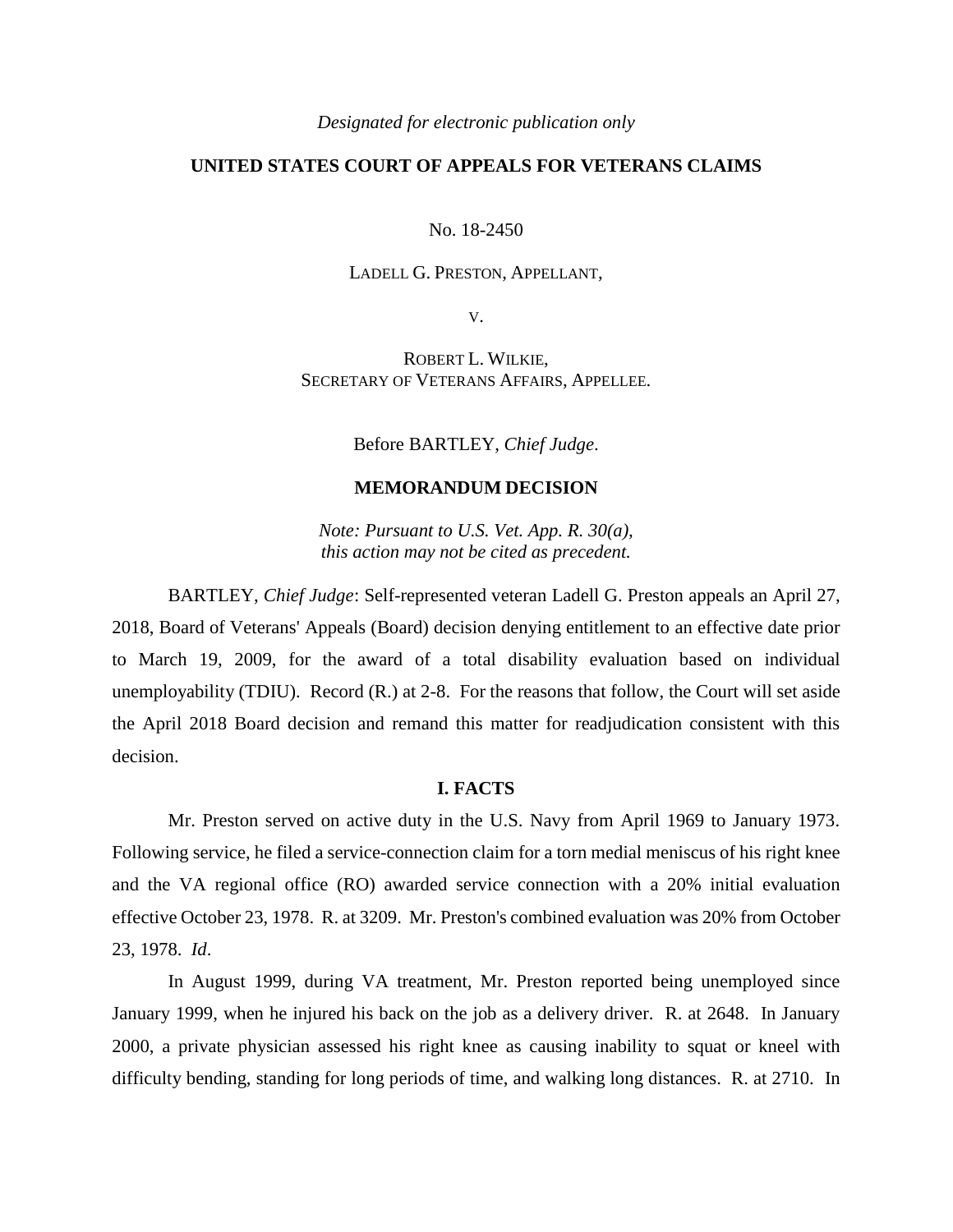August 2000, the RO awarded a separate compensable evaluation for osteoarthritis of his right knee effective October 1, 1999. R. at 2578. Mr. Preston's combined evaluation was 30% from October 1, 1999. R. at 2576.

During a May 2007 VA examination, Mr. Preston reported retiring due to back and leg pain. R. at 1818. During a January 2008 VA examination, he reported retiring in 1999 due to post-traumatic stress disorder (PTSD). R. at 1731.

On March 19, 2009, Mr. Preston filed a claim to reopen his previously denied claim for service connection for PTSD, R. at 1647-48; and in June 2010, the RO awarded service connection for PTSD with a 50% initial evaluation effective March 19, 2009, R. at 1141, 1160, 1171.<sup>1</sup> He immediately appealed this initial evaluation and effective date. R. at 1459. In October 2010, he filed a formal claim for TDIU, reporting that he had last worked in January 1999 and became too disabled to work in January 2005 due to knee problems and depression. R. at 1388. In March 2012, the RO increased his initial PTSD evaluation to 70% in a rating decision, R. at 1170-71, and denied a PTSD service connection effective date prior to March 19, 2009, in a Statement of the Case (SOC), R. at 1140-64. Mr. Preston did not perfect this appeal. R. at 7, 17. His combined evaluation was 80% from March 19, 2009. R. at 1172.

In September 2012, the RO awarded TDIU effective August 2, 2010, R. at 911; and in February 2013, Mr. Preston appealed this effective date, R. at 789-90, 896. In a June 2016 rating decision and SOC, the RO awarded an earlier effective date for TDIU of March 19, 2009, the date of his claim to reopen. R. at 256-87, 291-293. Mr. Preston timely perfected his appeal as to this issue. R. at 244.

In the April 2018 decision on appeal, the Board found that prior to March 19, 2009, Mr. Preston was service connected for right knee torn meniscus and osteoarthritis and did not meet the schedular criteria for TDIU with a 30% combined evaluation. R. at 5. The Board noted evidence of a January 1999 post-service back injury and conflicting lay statements as to the reasons he stopped working. R. at 6-7. The Board concluded that prior to March 19, 2009, his serviceconnected right knee disabilities alone did not cause unemployability. R. at 7-8.

 $\overline{a}$ 

 $1$  Mr. Preston initially filed a claim for service connection for PTSD in October 1995, and both the RO and Board denied that claim. R. at 2788-2795, 3057. In April 2002, he filed a claim to reopen his service-connection claim for PTSD. R. at 2142, 2144-45. The RO again denied service connection in May 2003, R. at 2053-55, and the Board denied service connection for PTSD in March 2008 and August 2008, R. at 1666-1675.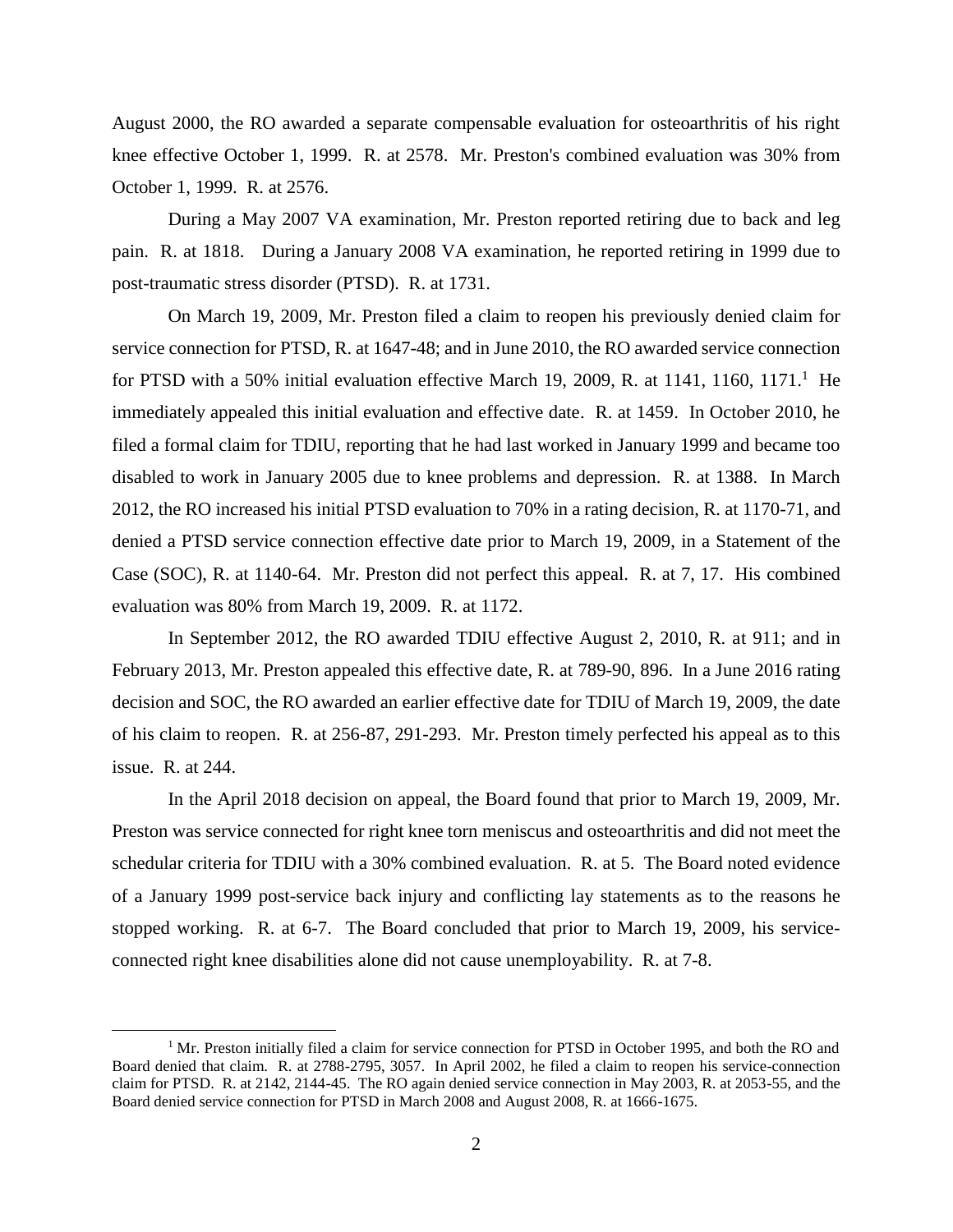### **II. JURISDICTION AND STANDARD OF REVIEW**

Mr. Preston's appeal is timely and the Court has jurisdiction to review the April 2018 Board decision pursuant to 38 U.S.C. §§ 7252(a) and 7266(a). Single-judge disposition is appropriate in this case. *See Frankel v. Derwinski*, 1 Vet.App. 23, 25-26 (1990).

The Board's determination regarding whether a veteran is unable to secure or follow substantially gainful employment is a finding of fact that the Court reviews under the "clearly erroneous" standard set forth in 38 U.S.C. § 7261(a)(4). *See Bowling v. Principi*, 15 Vet.App. 1, 6 (2001). "A factual finding 'is "clearly erroneous" when although there is evidence to support it, the reviewing court on the entire evidence is left with the definite and firm conviction that a mistake has been committed.'" *Hersey v. Derwinski*, 2 Vet.App. 91, 94 (1992) (quoting *United States v. U.S. Gypsum Co*., 333 U.S. 364, 395 (1948)).

The Board's determination as to whether to award TDIU under  $\S$  4.16(a) or to refer for extraschedular TDIU consideration under § 4.16(b), as with its determinations on any material issue of fact or law presented on the record, must be supported with an adequate statement of reasons or bases that enables the claimant to understand the precise basis for that determination and facilitates informed review in this Court. *See* 38 U.S.C. § 7104(d)(1); *Washington v. Nicholson*, 19 Vet.App. 362, 366–67 (2005); *Gilbert v. Derwinski*, 1 Vet.App. 49, 52 (1990). To comply with this requirement, the Board must analyze the credibility and probative value of evidence, account for evidence it finds persuasive or unpersuasive, and provide reasons for rejecting material evidence favorable to the claimant. *Caluza v. Brown*, 7 Vet.App. 498, 506 (1995), *aff'd per curiam*, 78 F.3d 604 (Fed. Cir. 1996) (table).

#### **III. ANALYSIS**

Under a liberal construction of his brief, *see De Perez v. Derwinski*, 2 Vet.App. 85, 86 (1992), Mr. Preston argues that the Board failed to provide adequate reasons or bases for not referring his TDIU claim to VA's Compensation Service Director for consideration of extraschedular TDIU prior to March 19, 2009. Appellant's Brief (Br.) at 8. The Secretary agrees, noting that the Board cited the definition of "substantially gainful employment" found in the VA Adjudication Manual (M21-1), but that since the Board decision in this case the Court issued *Ray v. Wilkie*, which clarified the term "substantially gainful occupation" as used in 38 C.F.R. § 4.16(b). 31 Vet.App. 58 (2019). Secretary's Br. at 6-7.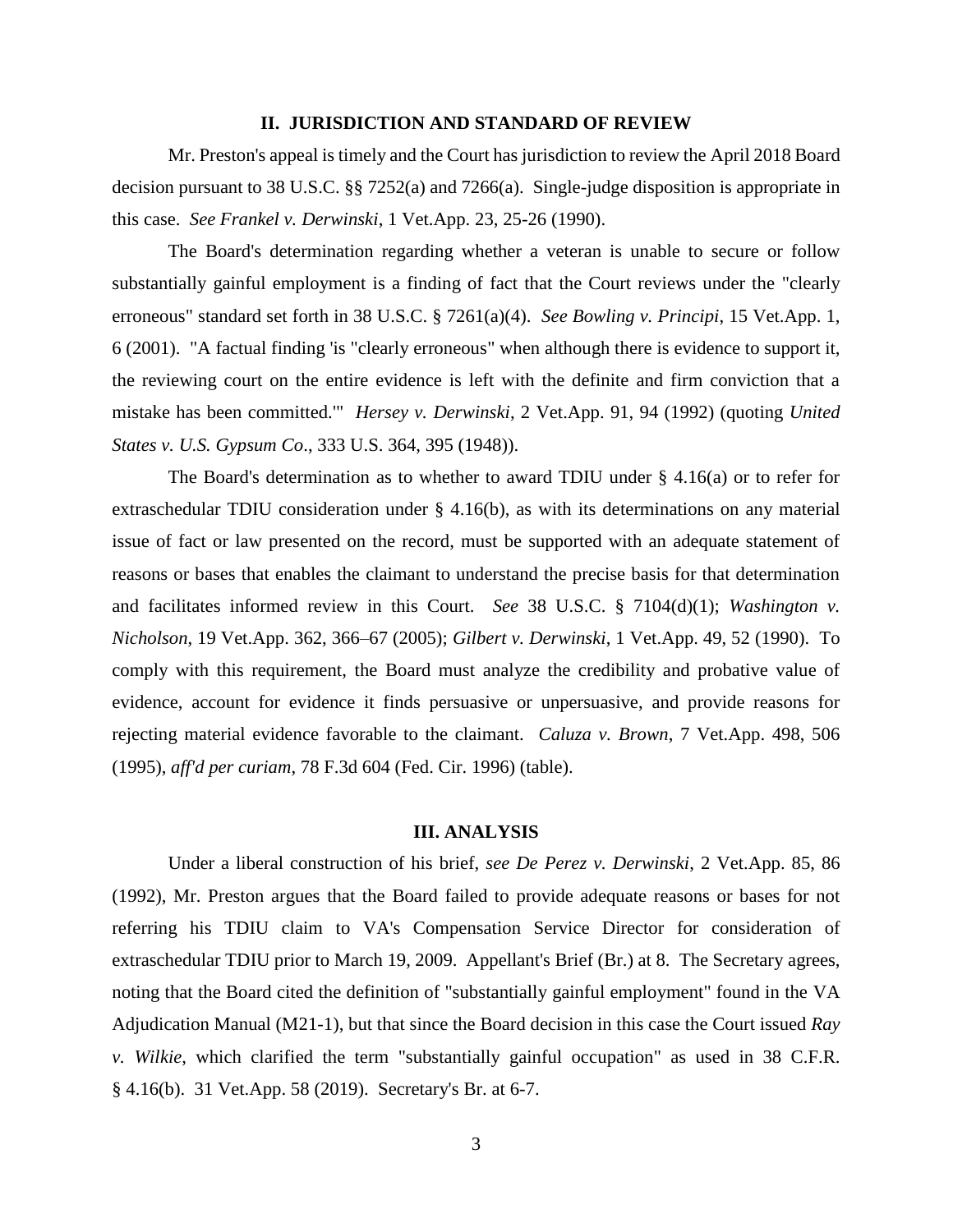TDIU is available to veterans who are "unable to secure or follow a substantially gainful occupation as a result of service-connected disabilities." 38 C.F.R. § 4.16 (2019). When such unemployability is shown and the veteran meets certain numeric evaluation requirements, the Board may award TDIU in the first instance, 38 C.F.R. § 4.16(a); otherwise, the Board may only refer the case to the Compensation Service Director for consideration of extraschedular TDIU, 38 C.F.R. § 4.16(b). *See Cantrell v. Shulkin*, 28 Vet.App. 382, 387 (2017).

When determining whether a veteran can secure and follow a substantially gainful occupation, the Board is required to consider and discuss the veteran's educational and occupational history and explicitly relate these factors to the disabilities of the individual veteran. *Cathell v. Brown*, 8 Vet.App. 539, 544 (1996). "[P]otentially relevant factors" include, inter alia, whether the veteran has "the physical ability (both exertional and nonexertional) to perform the type of activities ... required by the occupation at issue," as well as

whether the veteran has the mental ability to perform the activities required by the occupation at issue. Factors that may be relevant include, but are not limited to, the veteran's limitations, if any, concerning memory, concentration, [and the] ability to adapt to change, handle work place stress, get along with coworkers, and demonstrate reliability and productivity.

*Ray v. Wilkie*, 31 Vet.App. 58, 73 (2019). Although these factors are not a "checklist that must be run completely through in every case," discussion of them is necessary if they are raised by the evidence of record.

Here the Board found that Mr. Preston did not meet the schedular criteria for TDIU under section 4.16(a), and noted that the Board has no authority to grant TDIU on an extraschedular basis under section 4.16(b), but may refer the claim to the Compensation Service Director for extraschedular consideration if there is a plausible basis for concluding that the veteran is unable to secure and follow a gainful occupation. R. at 5. However, the Board made no finding as to whether there is a plausible basis here for concluding that Mr. Preston is unable to secure and follow a gainful occupation. The Board further noted that in the absence of a referral to VA's Compensation Service Director the Board should consider whether a remand for such referral is warranted, but offered no discussion of whether a remand for referral is warranted in this case. *Id*.

Moreover, the Board did not consider the January 2000 private treatment records showing Mr. Preston's limitations related to the service-connected right knee. R. at 6-7, 2710. The Board failed to consider whether his inability to squat or kneel and difficulty bending, standing for long periods of time, and walking long distances impair his physical ability to perform the type of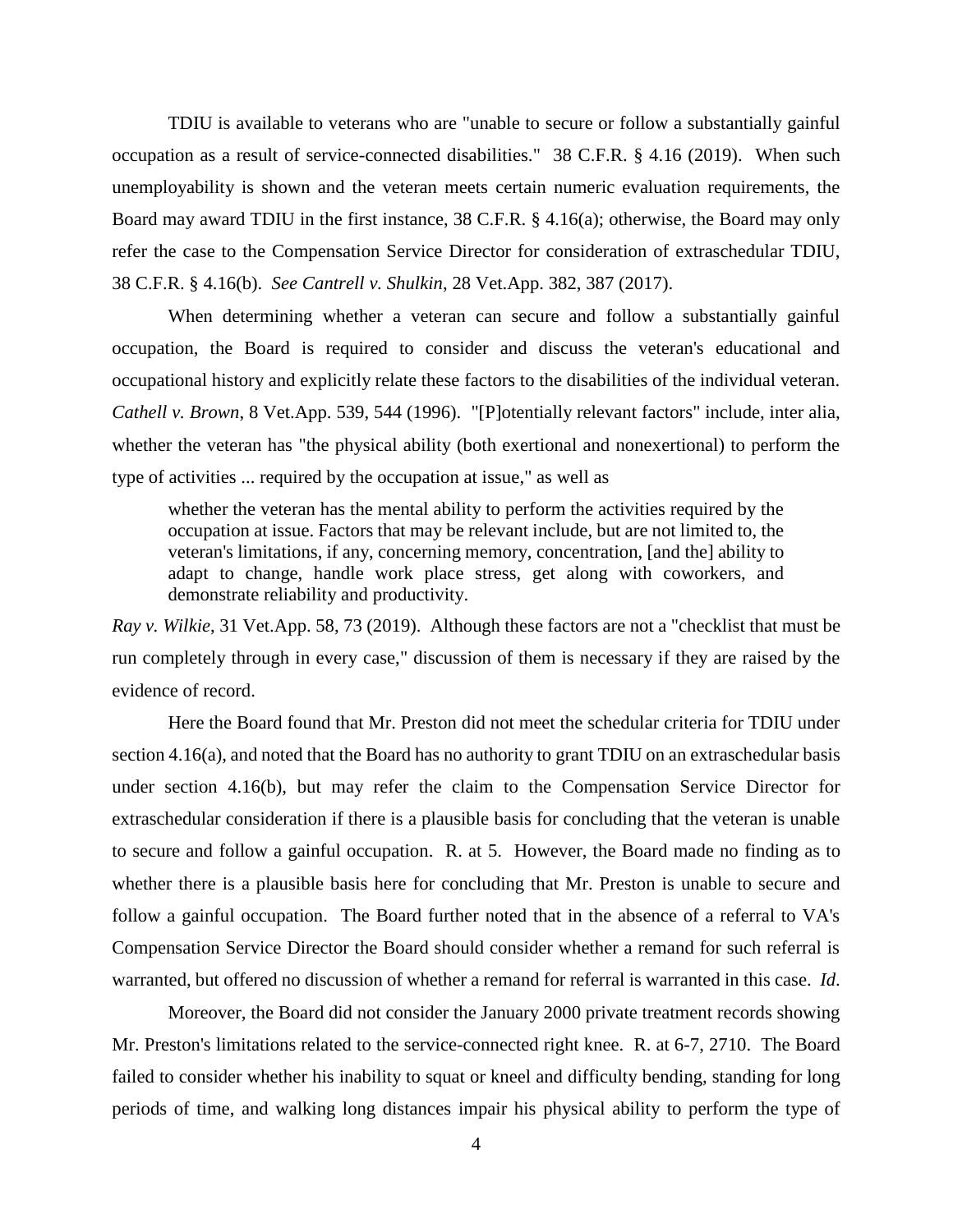activities required to secure and follow a substantially gainful occupation. R. at 5-8; *see Ray*, 31 Vet.App. at 73. Without an analysis of such factors, the Court is unable to effectively review the Board's conclusions pertinent to this appealed issue. *See* 38 U.S.C. § 7104(d)(1); *Ray*, 31 Vet.App. at 74; *Allday v. Brown*, 7 Vet.App. 517, 527 (1995). And, the Court is unable to conclude that the Board's inadequate discussion did not prejudice Mr. Preston. *See* 38 U.S.C. § 7261(b)(2); *Southall-Norman v. McDonald*, 28 Vet.App. 346, 356 (2016) (remanding where the Court was unable to conclude that a reasons or bases error was harmless). Accordingly, remand is warranted for the Board to readjudicate Mr. Preston's entitlement to TDIU prior to March 19, 2009, in accordance with this decision. *See Ray*, 31 Vet.App. at 74; *see also Hensley v. West*, 212 F.3d 1255, 1263 (Fed. Cir. 2000) (stating that "appellate tribunals are not appropriate fora for factfinding").

To the extent that Mr. Preston makes arguments concerning his service-connected PTSD supporting an award of TDIU prior to March 19, 2009, the Court notes that the effective date for the award of service connection for PTSD is March 19, 2009. R. at 926. As even he seems to acknowledge, VA may only consider service-connected conditions in adjudicating entitlement to TDIU, and may not consider non-service-connected conditions. Appellant's Br. at 8; *Hatlestad v. Brown*, 5 Vet.App. 524, 529 (1993) ("In determining whether a claimant can secure or follow a substantially gainful occupation, the central inquiry is 'whether the veteran's service-connected disabilities alone are of sufficient severity to produce unemployability.'"). Therefore, prior to March 19, 2009, PTSD cannot support an award of TDIU on either a schedular or extraschedular basis.

In the April 2018 decision on appeal, the Board found that Mr. Preston did not perfect an appeal of the June 2010 rating decision assigning an effective date of March 19, 2009, for the award of service connection for PTSD and that the RO's decision as to this issue was final. R. at 6-7. Mr. Preston makes no argument claiming that he did perfect this appeal, or that the Board's finding that he failed to perfect this appeal is erroneous. As the Secretary correctly argues, Mr. Preston can reach the issue of an earlier effective date for the award of service connection for PTSD by filing a motion for revision of the June 2010 rating decision based on clear and unmistakable error (CUE). *See* 38 C.F.R. § 3.105(a) (2019); *Disabled Am. Veterans v. Gober*, 234 F.3d 682, 686 (Fed. Cir. 2000) (describing a CUE motion as a collateral attack on a prior final agency decision).